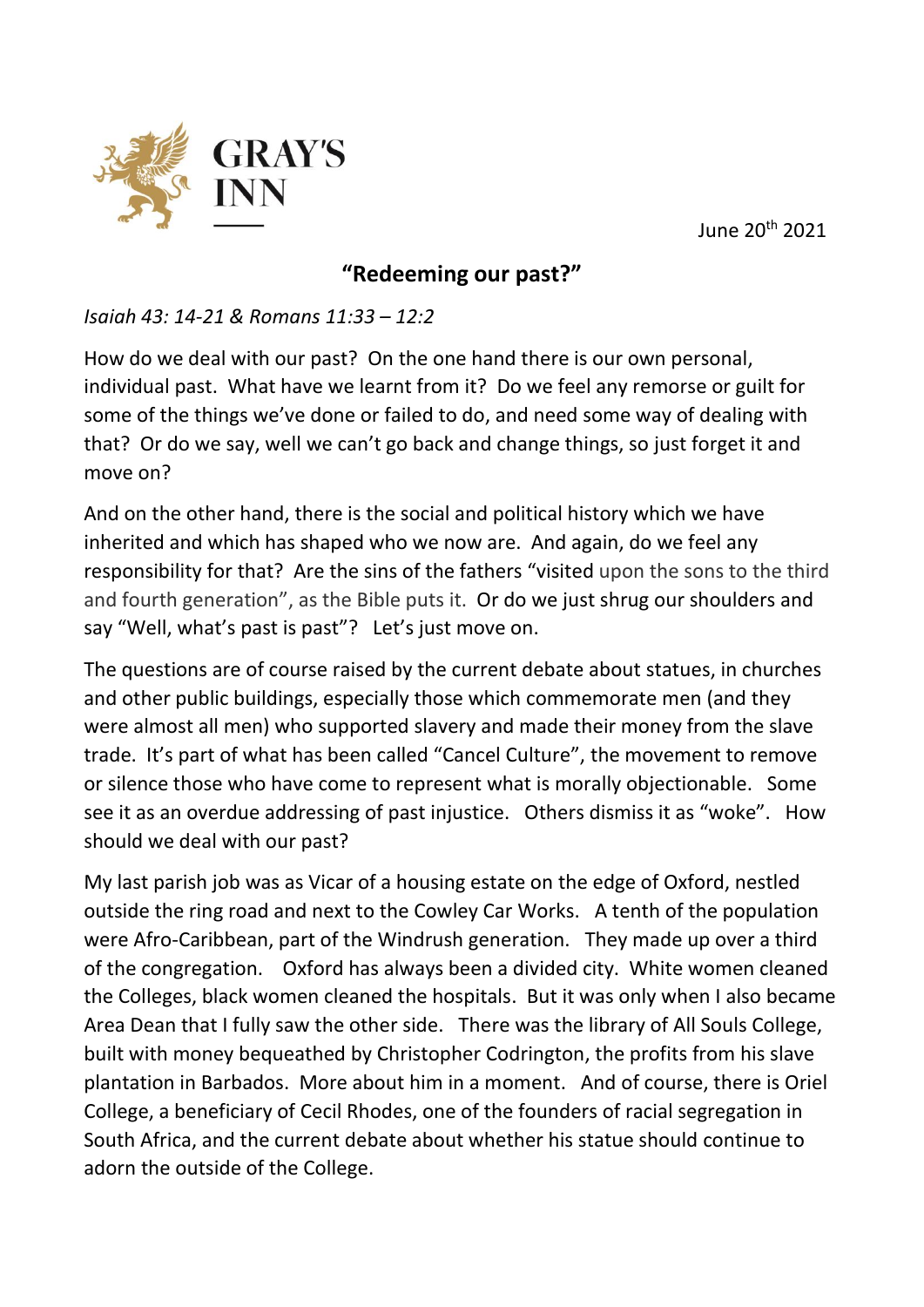When I became the suffragan bishop in Bristol Diocese the city was only just beginning to come to terms with its past. We ran an ecumenical team unrivalled in the country dealing with homelessness, addiction, industrial relations, marriage care… largely financed by the City trusts, whose origins lay fairly and squarely in the slave trade. When you run programmes for people suffering racial injustice today by using money earnt on the backs of their forefathers, are you redeeming the past? Or, especially if you try to forget its origins, are you avoiding the lessons of history, side-stepping what they might tell you is going wrong today?

In my last job before retirement, I looked after a large chunk of the Church of England's international ministry as chief exec of the mission agency, now called USPG, but originally the Society for the Propagation of the Gospel. My time coincided with the bicentenary of the abolition of the slave trade. So I went to Barbados to see for myself the slave plantations from which the Church of England had benefitted. When Governor-General Codrington died in 1710 he left his house and half his fortune to SPG. The Society continued to hold slaves for over a century. New ones had to be brought from Africa as four out of ten died within three years. The worst part of this story is that initially they were branded on the chest with an "S". At emancipation in 1833 SPG was paid compensation – eight thousand pounds for 411 slaves.

To mark the Bicentenary in 2007 Radio Four did a three-part documentary. I was put up to be interviewed by Michael Buerk. We did all the usual preparation. Ask, how far can you apologise for what others have done before you, in what sense can you repent of other people's sins? Talk about the other side, all the good that the missionaries had did, how we have given back to the Anglican Church in Barbados much more money than we had taken, how Codrington College is now a seminary where many of the West Indian priests are trained. But Michael Buerk would have none of it and he took me apart. How is it possible for people who call themselves Christians to live with a history in which you did these terrible things, and which you thought you had the right to do just because they were black?

At the very least we must remember our past. [It was amazing last month, as violence flared once more between Israelis and Palestinians, especially over Gaza, that the British government and the British media commented as if it has nothing to do with us, as if the whole situation wasn't created by our imperial invasions, our double-dealing and cowardice under the Mandate, our disregard of other people's rights.]